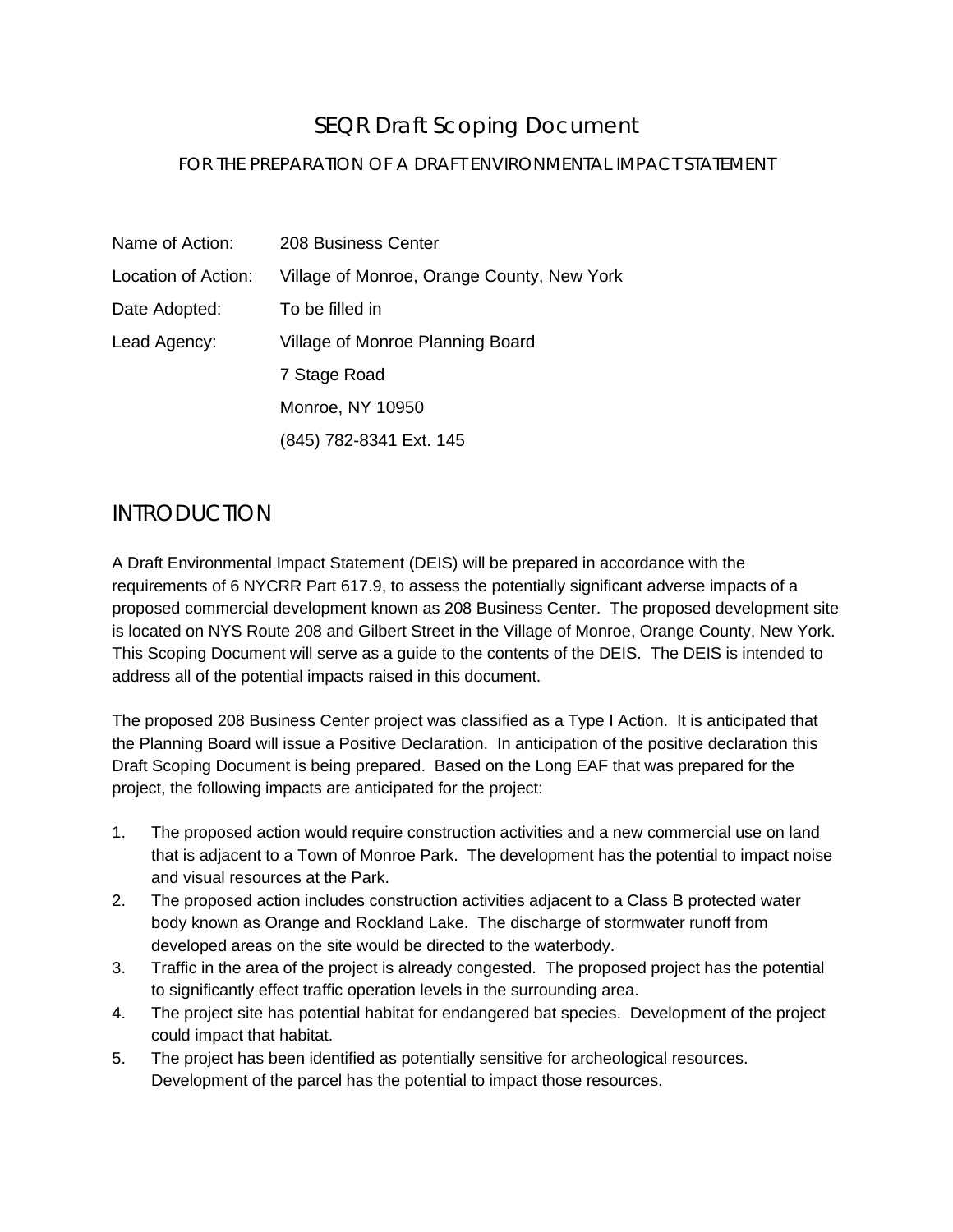6. The Village of Monroe Comprehensive Plan has identified the site as an aesthetic resource. The project has the potential to affect the visual esthetics of the site and surrounding area.

# PROJECT SCOPING

This Draft Scoping Document is submitted as the first step in the Scoping process. After review and acceptance by the Planning Board, a Final Scoping Document will be adopted as used as the document to guide in the preparation of a Draft Environmental Impact Statement.

# DESCRIPTION OF THE PROPOSED ACTION

The Sponsor proposes a new commercial building having an approximately 53,000 SF footprint situated on approximately five acres of land within the Village of Monroe GB Zoning District. The first floor is proposed to consist of approximately 50,500 SF of leasable space to be used for retail type uses with the balance of the first-floor area being common areas. The second floor is proposed to consist of an additional approximately 30,000 SF of leasable floor area for office use. Parking for approximately 287 vehicles together with loading areas are also proposed. The project will incorporate a lighting plan, landscaping plan and other amenities to include water, sewer and stormwater management infrastructure.

# GENERAL SCOPING CONSIDERATIONS

Unless otherwise directed by this Scoping Document, the specifications for environmental impact statements found in 6 NYCRR 617.9(b) apply to the content of the DEIS and are incorporated herein by reference. The DEIS will assemble relevant and material facts, evaluate reasonable alternatives, and will be written in plain language that can be easily read and understood by the public. Highly technical material will be summarized and, if it must be included in its entirety, referenced in the DEIS and included as an Appendix.

The DEIS will be written in the third person without use of the terms I, we, and our. Narrative discussions will be accompanied to the greatest extent possible by illustrative tables and graphics. All graphics will clearly identify the project site, and footnotes are the preferred form of citing references. All assertions will be supported by evidence. Opinions of the applicant that are unsupported by evidence will be identified as such. A full-scale Site Plan is to be included with the DEIS as an appendix and reduced copies of such Plans will be included in the text of the DEIS.

# DEIS SCOPE AND CONTENT

A. Cover Sheet. The DEIS shall begin with a cover sheet identifying the following: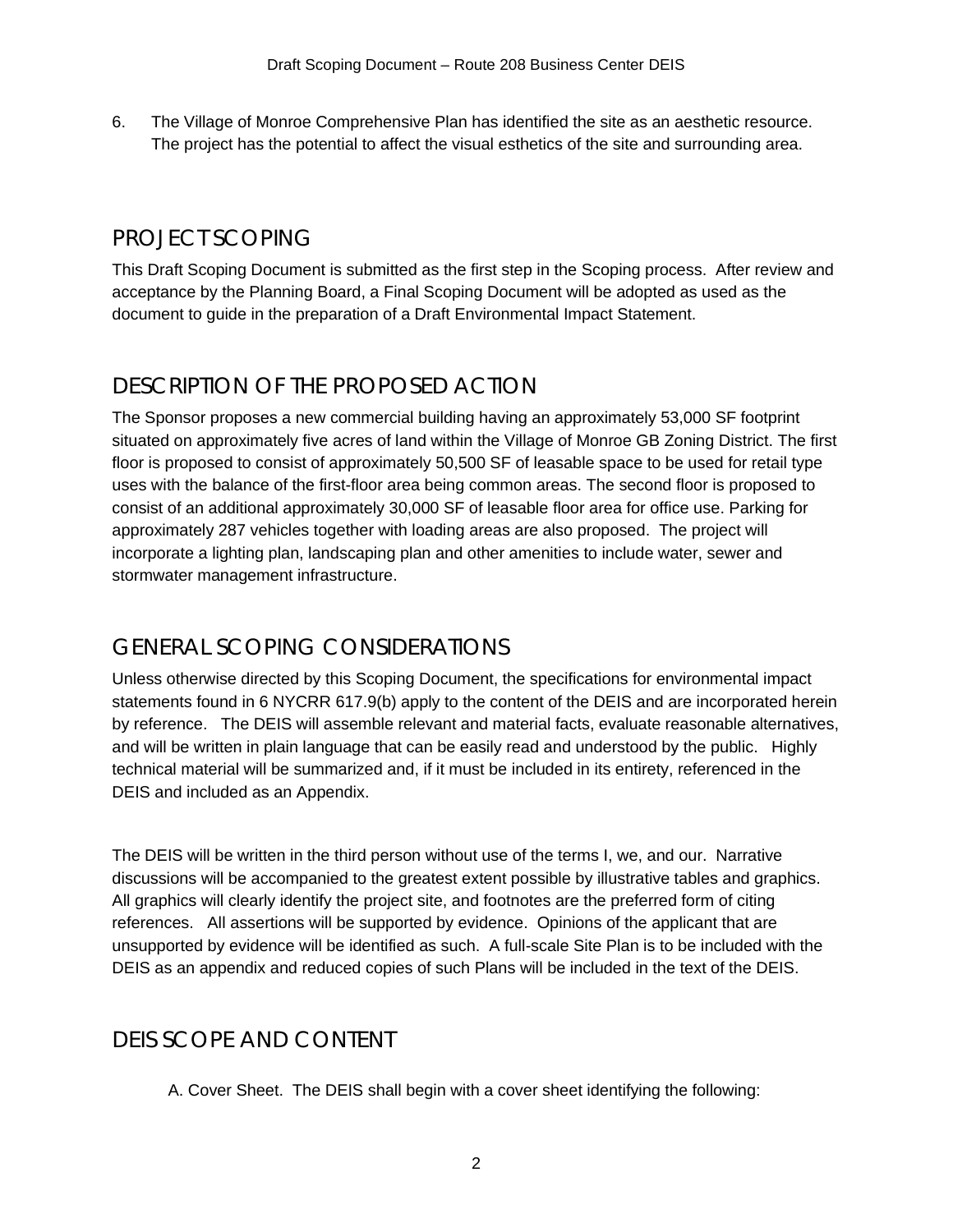- 1. This it is a Draft Environmental Impact Statement
- 2. Date Submitted.
- 3. The name and location of the project.
- 4. The Village of Monroe Planning Board is acting as the Lead Agency for the Project with the name and telephone number of a person at the Agency to be contacted for information.
- 5. The name and address of the Project Sponsor, and the name and telephone number of a contact person representing the Sponsor.
- 6. The name and address of the primary preparer(s) of the DEIS and the name and telephone number of a contact person representing the preparer.
- 7. Date of acceptance of the DEIS and date of SEQR public hearing (to be inserted at a later date).
- 8. The deadline by which comments on the DEIS are due (to be inserted at a later date).
- 9. A list of all Consultants involved with the project with associated names, addresses, telephone numbers and project responsibilities.
- 10. Table of Contents: The DEIS will include a table of contents identifying major sections and subsections of the document including a list of figures, tables, appendix items, any items submitted under separate cover, and a list of any additional DEIS volumes, if any.
- 11. Environmental impact issues for which the applicant submitted plans and data, all SEQR documents (including Full Environmental Assessment Form, Positive Declaration/Circulation Notice, Final Scoping Document, technical letters from involved and interested agencies) proposed mitigation measures, and correspondence prior to the Planning Board's Positive Declaration, will be resubmitted in the DEIS as an Appendix. Summaries of the materials or reference to them will be included in the DEIS to provide a complete record of all environmental review issues and their consideration.

# SECTION 1: SUMMARY OF DEIS

The DEIS shall include a summary. The summary will only include information found elsewhere in the body of the DEIS but at a minimum shall include:

- 1. A brief description of the action.
- 2. A list of Involved Agencies with required approvals and permits.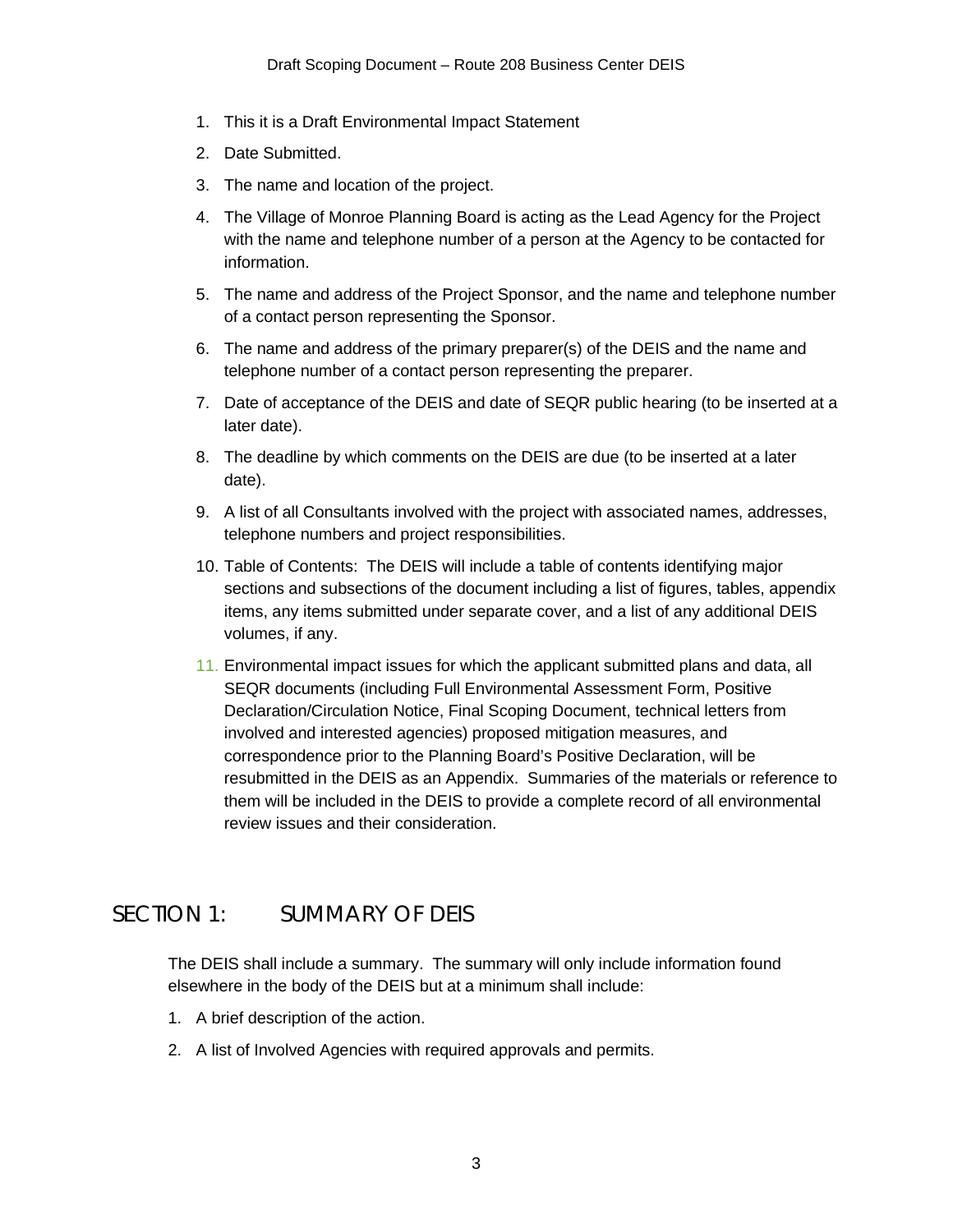- 3. A brief listing of the existing conditions, anticipated impacts, and proposed mitigation measures for each impact discussed in the DEIS. The presentation and format will be simple and concise.
- 4. A brief description of the project alternatives considered in the DEIS. A comparative assessment of the beneficial and adverse impacts of the alternatives, relative to each issue identified in the Final Scoping Document, will be provided.

# SECTION 2: DESCRIPTION OF PROPOSED ACTION

Section 2 of the DEIS will provide a description of the project site and its location together with a description of the proposed project. This section will also discuss the objectives of the project sponsor and a description of required approvals, reviews, and permits. The DEIS shall include the following information:

- A. Introduction: The introduction will provide a description of the purpose of the Draft Environmental Impact Statement including a statement of the steps in the SEQRA process as it relates to the project.
- B. Site Description: The site description will include the following:
	- 1. Precise location, size, zoning and tax lot number(s) for the parcel.
	- 2. Description of existing character of the site and surrounding area. This shall include natural features such as waterbodies, woodlands or other significant features, as well as prominent nearby land use characteristics such as residential uses, parkland and commercial uses in the surrounding area.
	- 3. Brief history of former uses of the site.
	- 4. An identification of the exact dimensions of the property through a survey prepared by a licensed land surveyor, including any easements, rights-of-way, restrictions or other legal devices affecting the subject property's development potential.
- C. Project Description: The Section shall include a description of the project and its potential impacts as identified in "Section 3" herein. Any alternatives considered shall be discussed.
- D. Description of the infrastructure serving the project site and/or its immediate environs including site access and the road network in the area. Availability of utility infrastructure (water, sewer, electric and gas) will be described.
- E. Site Plan. A description of the proposed Site Plan's conformity to the Village Zoning Law will be presented in narrative and graphic forms. This will include a written and detailed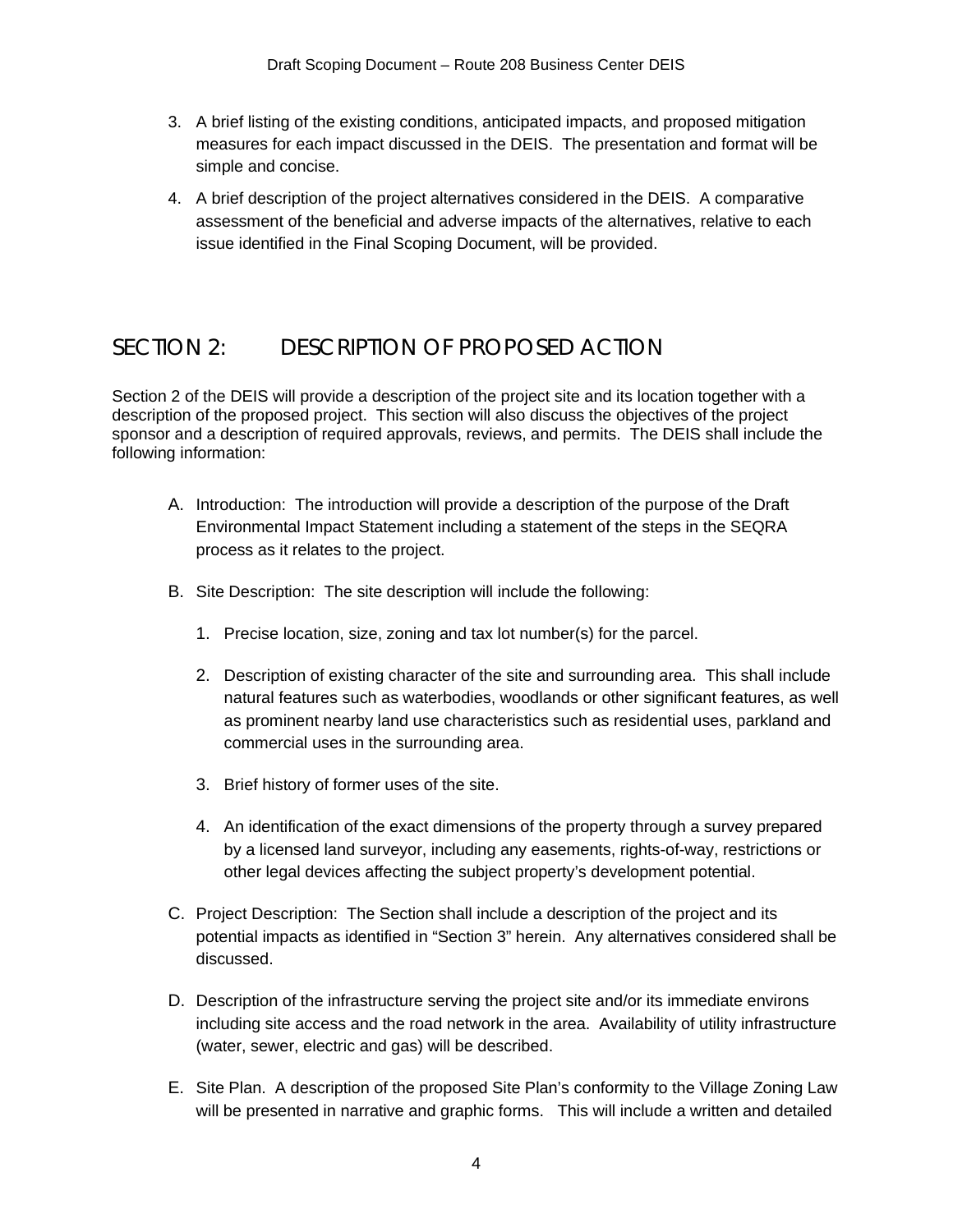description of the proposed action, including the proposed use, all proposed project components and site amenities, and all information required by the Village of Monroe Zoning Law, including, but not limited to:

- Size and placement of the structure in relation required setbacks
- Lot coverage
- Proposed use of the structure
- Proposed parking areas
- Proposed loading areas
- Lighting and Landscaping
- Site grading
- Refuse collection
- Vehicular circulation system.
- Access and egress onto local roads
- Pedestrian circulation and amenities such as sidewalks
- Conformance with the Villages Site Plan criteria
- F. Utilities. This section will include a summary of the project's plans for water supply and sewage disposal sewerage.
- G. Objectives of Project Sponsor. The objectives of the project sponsor will be clearly stated.
- H. Project Purpose, Need and Benefits. The public need for the proposed action, including its economic benefits to the community, will be provided.
- I. Construction. This section will include a discussion of:
	- 1. Expected year of project completion
	- 2. Construction periods and phasing and discussion of anticipated duration, the start and completion of key milestone tasks such as site clearing, grading, building construction, utilities, and site amenities
	- 3. Environmental protective measures such as stormwater pollution prevention and soil erosion and sediment control
	- 4. Hours and days of the week when construction operations will occur
	- 5. Construction access and staging, Areas for material handling and storage
- J. Operations. This section will include descriptions of:
	- 1. The proposed use of facility.
	- 2. Anticipated hours of operation.
- K. Involved and Interested Agencies and Required Approvals: List all required or requested approvals and the associated involved agencies that have permitting or approval authority. Also list Interested Agencies, which are those agencies that have expressed, or are likely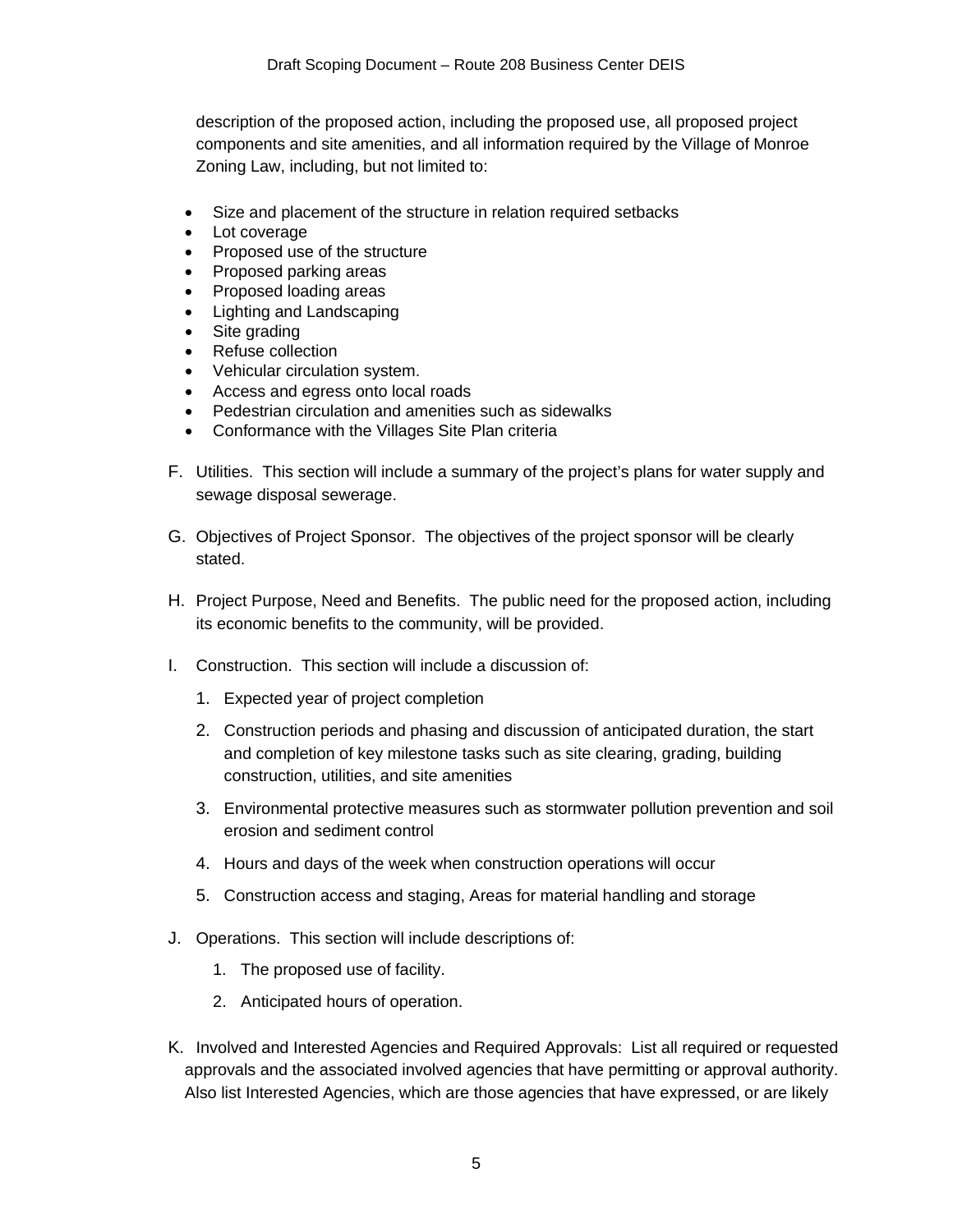to have, an interest in the project but who have no permitting or approval authority. Both Interested and Involved Agencies will receive copies of the DEIS.

Agencies identified as Interested and Involved include:

Village of Monroe Planning Board (Lead Agency) 7 Stage Road Monroe, NY 10950

Village of Monroe Village Board 7 Stage Road Monroe, NY 10950

Village of Monroe Zoning Board of Appeals 7 Stage Road Monroe, NY 10950

Village of Monroe Water Dept. 7 Stage Road Monroe, NY 10950

Monroe Joint Fire District 406 North Main Street Monroe, New York 10950

Town of Monroe Town Board 1465 Orange Turnpike Monroe, NY 10950

Town of Monroe Planning Board 1465 Orange Turnpike Monroe, NY 10950

Orange County Dept. of Planning 1887 County Building 124 Main Street Goshen, NY 10924

Orange County Sewer District #1 OC DPW Division of Environmental Facilities 2455-2459 Route 17M PO Box 637 Goshen, NY 10924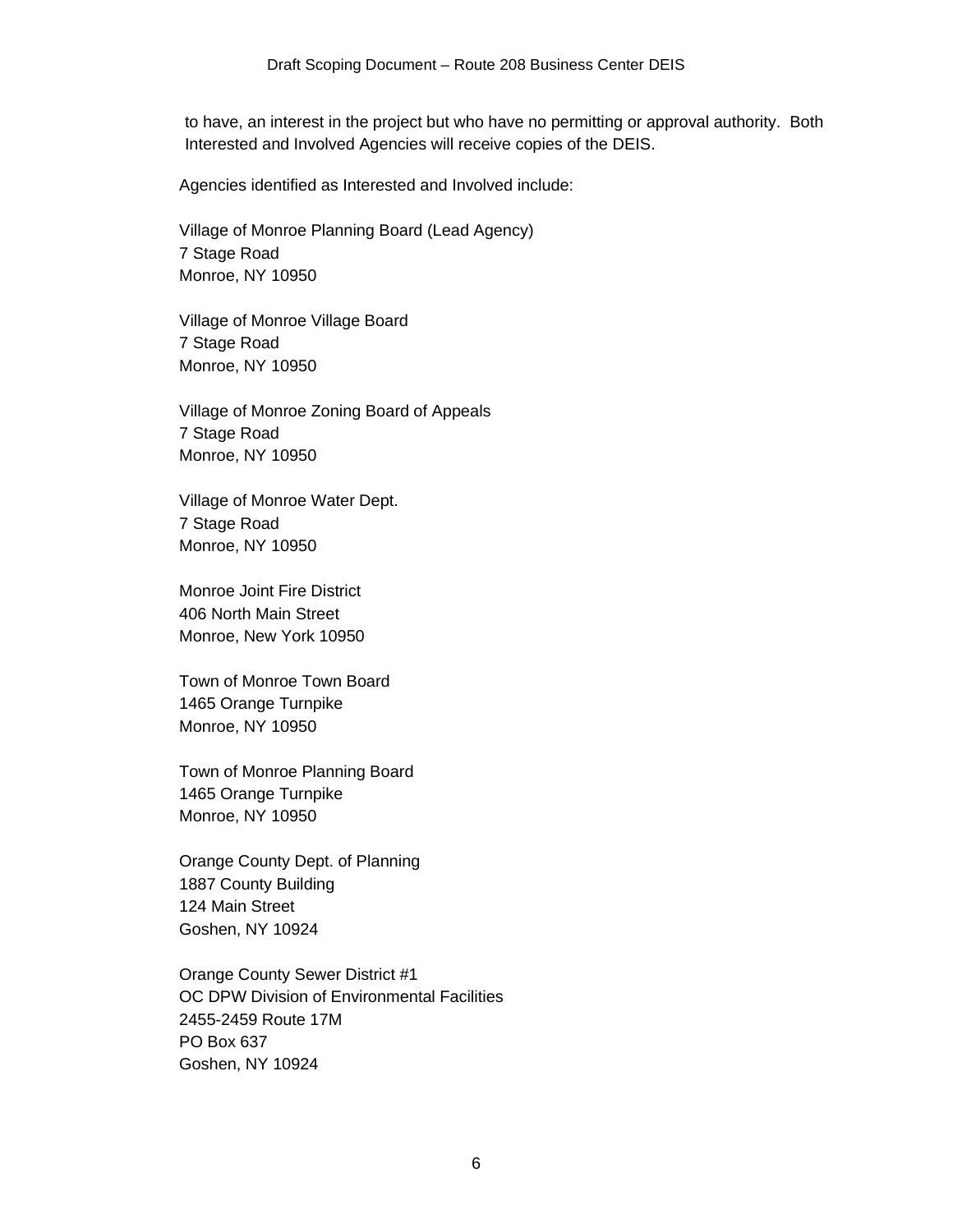NYS Dept. of Transportation Regional Permit Coordinator 4 Burnett Blvd. Poughkeepsie, NY 12603

NYS Dept. of Transportation Permit Engineer - Residency 8-5 3233 Route 6 Middletown, NY 10940

NYS Dept. of Environmental Conservation 21 South Putt Corner Rd. New Paltz, NY 12561

NYS Office of Parks, Recreation & Historic Preservation Field Services Bureau-Peebles Island P.O. Box 189 Waterford, NY 12188-0189

# SECTION 3: ENVIRONMENTAL SETTING: EXISTING CONDITIONS, ANTICIPATED IMPACTS AND PROPOSED MITIGATION

This section of the DEIS will identify the existing environmental conditions, potential impacts of the action, and proposed mitigation measures for each of the major issues identified in this Draft Scoping Document. The format or organization of this section will include the following subsection headings for each topic:

- Existing Environmental Setting
- Potential Environmental Impacts
- Proposed Mitigation Measures

Sections 3 will evaluate the potential significant adverse impacts to both natural and human resources resulting from the proposed 208 Business Center project including cumulative impacts and secondary effects, particularly as related to traffic. Cumulative impact analysis will address any other pending or recently approved projects in the immediate vicinity of the proposed project.

This evaluation will be objective and will constitute disclosure of both quantitative and qualitative information. Adverse impacts that cannot be mitigated will be specifically identified, the magnitude of those impacts will be evaluated and such impacts will be specifically identified in Section 4, Unavoidable Adverse Impacts.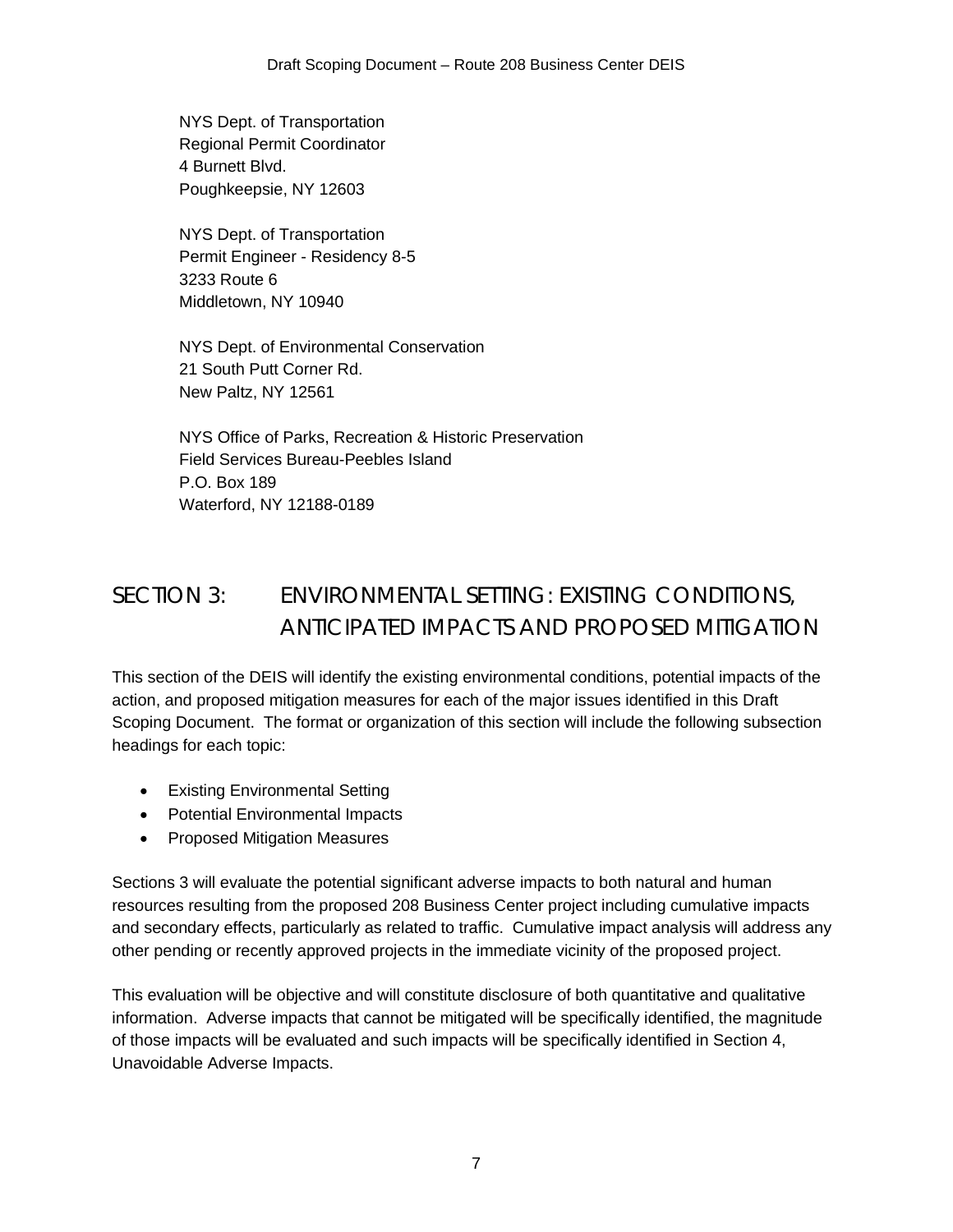# A. Soils and Geology

Surface and subsurface soil and rock conditions on the site will be described. Associated impacts to these features will be discussed. Specify whether blasting is anticipated. Any constraints imposed by soils, geology, and topographic conditions will be discussed.

### *EXISTING SETTING*

This section will include:

- Identification of the existing on-site soils according to the NRCS Orange County Soil Survey.
- Table of on-site soils identifying construction limitations, permeability, depth to bedrock, and seasonal high water table for each soil, as applicable.
- Identification of existing rock outcrops, if any.
- Identification of existing on-site slopes ranging from 0 -15%, 15 25% and greater than 25%, if any.
- Identification of unusual geologic conditions including mapping of such areas on-site, in any.

## *POTENTIAL IMPACTS*

This section will include the following items:

- The proposed grading plan will be provided.
- Identification of rock and soil removal (if any), including the need for blasting. In the event that blasting may be necessary, areas of possible blasting and material quantities will be explored.
- Slopes analysis identifying the amount of disturbance within each slope category.
- A discussion of potential soil erosion.

### *PROPOSED MITIGATION MEASURES*

- Discussion of a blasting plan, if needed, including blasting methods and minimization, a blast monitoring and safety plan, and measures to be implemented to protect existing structures.
- An estimate of proposed cut and fill earthwork volumes. If earthwork volumes cannot be balanced on the site, the anticipated volume of earth/rock to be imported to, or exported from the site shall be defined.
- Discussion of the Erosion and Sediment Control Plan, designed to be in conformance with DEC's *SPDES General Permit for Stormwater Discharges from Construction Activities,* to be implemented during the development of the site.
- Discussion of Best Management Practices.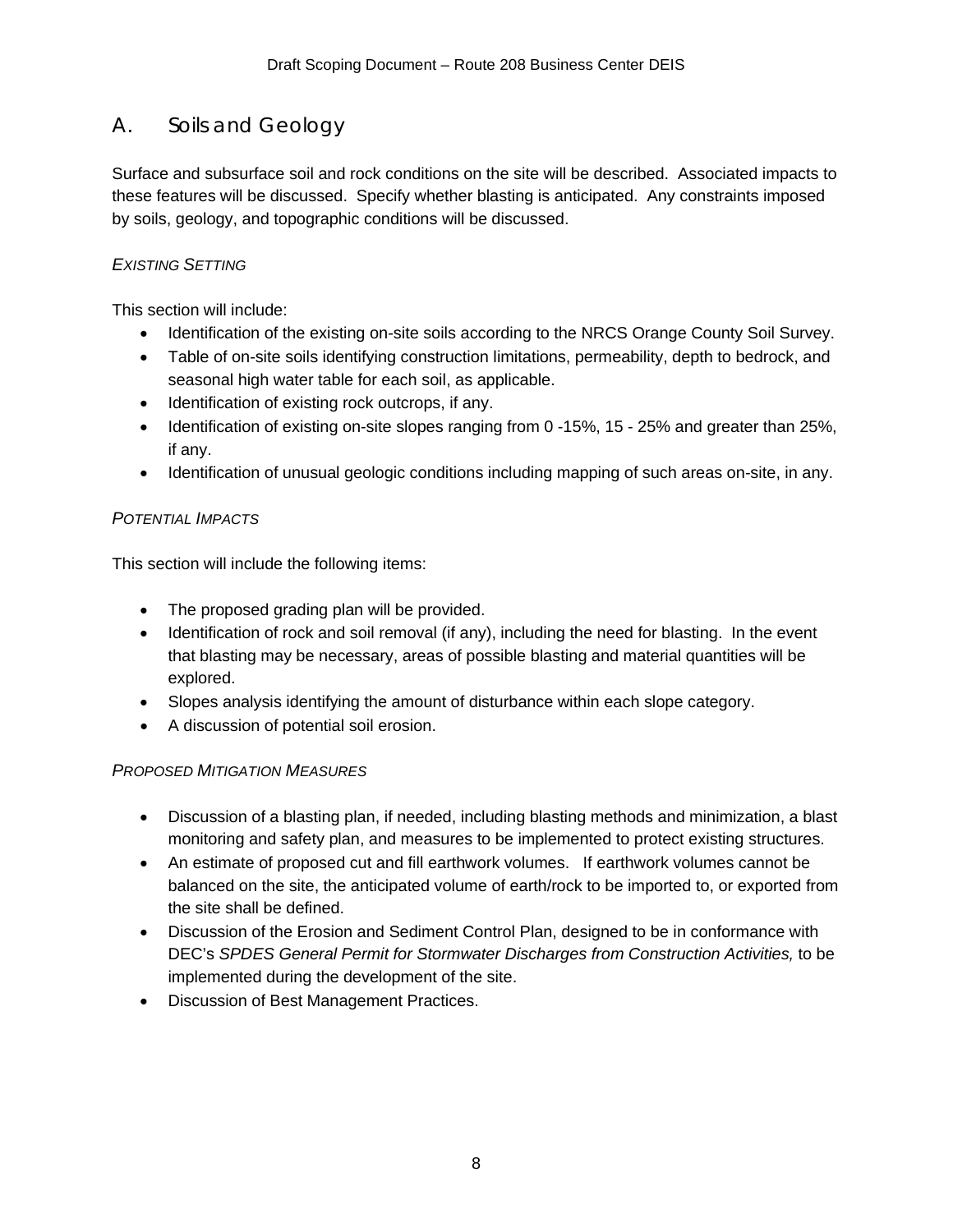## B. Water Resources

This Section will evaluate the pre- and post-development conditions of surface waters, floodplains and wetlands as designated by mapping provided by the Federal Emergency Management Agency (FEMA), US Geological Survey (USGA), National Wetlands Inventory (NWI), New York State DEC, and through on-site field delineations.

#### *EXISTING SETTING*

The following will be described in this section:

- **Pre-development drainage patterns and conditions.**
- **Identification and classification adjacent water bodies.**
- Existing stormwater patterns for 2-, 10- and 100-year storms.
- Use of Orange and Rockland Lake for recreational purposes.

#### *POTENTIAL IMPACTS*

This section will include a discussion of the following items:

- **Post-development drainage patterns and conditions.**
- Stormwater quality, runoff, and peak discharge rates for the 2-, 10- and 100-year storms. The ability of on- and/or off-site receiving waters to assimilate additional runoff will be evaluated.
- A calculation of the volume of sediment, nutrients and other pollutants that could adversely affect Orange and Rockland Lake, including both construction-related pollutants as well as pollutants that can be expected to be generated by access roads and parking lots, rooftops, and landscaping. Calculate pollutant loading for both pre- and post- development using The Simple Method (Scheuler, T. 1987.*Controlling Urban Runoff: A Practical Manual for Planning and Designing Urban BMPs*. Metropolitan Washington Council of governments, Washington, D.C.) or a comparable professionally accepted method.
- **Potential impacts to floodplains and wetlands, if any.**

### *PROPOSED MITIGATION MEASURES*

- Discussion of stormwater quality and management and implementation of Best Management Practices (BMPs). Inclusion of a Stormwater Pollution Prevention Plan (SWPPP) that addresses the requirements of the Village of Monroe, Orange County, NYSDEC and other appropriate regulatory authorities.
- Means of protecting Orange and Rockland Lake, a Class B waterbody, from impacts associated with the project.
- Discussion of compliance with applicable stormwater regulations.
- **Discussion of Erosion and Sediment Control Plan as it pertains to water quality.**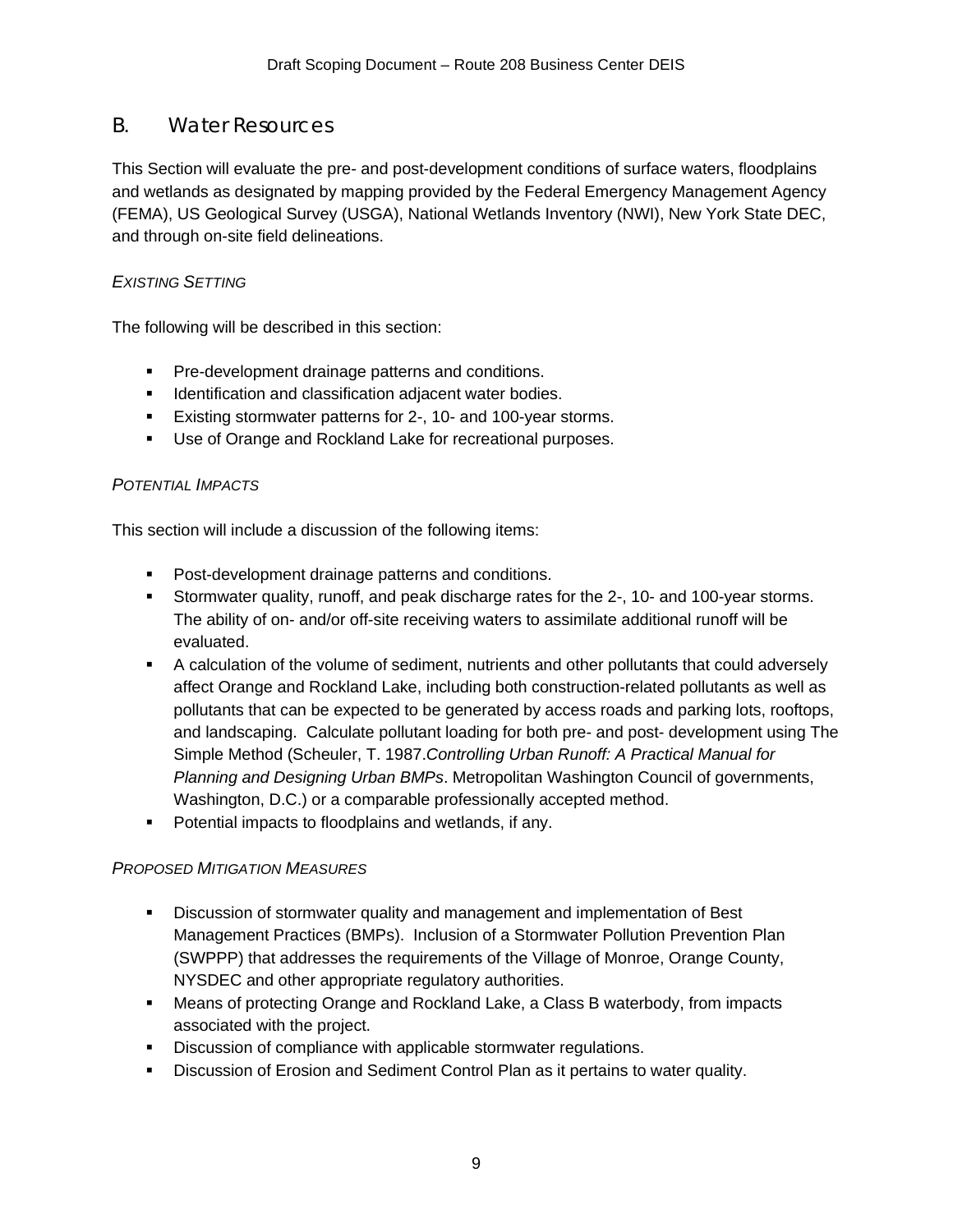# C. Vegetation and Wildlife

This Section will identify and evaluate the vegetative characteristics of the site and will provide an inventory of the representative flora and fauna for on-site ecological communities by a qualified biologist. The existence of Endangered, Threatened, Special Concern, and Rare (ETR) plants and wildlife on or in the vicinity of the project site will be identified and evaluated using the DEC Natural Heritage Program files, direct contact with Natural Heritage Program staff, review of U.S. Fish and Wildlife Service database, and a field survey conducted during the appropriate times of year.

Potential project impacts will be discussed in connection with site-specific development plans. Mitigation measures will be developed to avoid or minimize project impacts as necessary.

#### *EXISTING SETTING*

- **IDENTIFICATION And SET IS A LOCATE VEGETATION COMMUNITIES WILL be provided.**
- Review of DEC Natural Heritage Program files, discussion with Natural Heritage Program staff, and review of the U.S. Fish and Wildlife Services database for ETR species that may exist on the site will be undertaken, along with a field survey conducted during appropriate times of year.

#### *POTENTIAL IMPACTS*

An evaluation of potential impacts to vegetation and wildlife resulting from the proposed development will be provided with regard to potential disturbance, loss or removal, and reduction of function of existing plants and vegetative communities and habitats for wildlife species. Potential impacts associated with a reduction of existing vegetative cover and existing habitats and impacts on trees will be discussed.

#### *PROPOSED MITIGATION MEASURES*

A discussion of applicable mitigation measures identified as necessary, or as required by DEC and/or U.S. Fish and Wildlife Services will be provided.

## D. Cultural Resources

### *EXISTING SETTING*

A Phase I Historic and Archaeological Resource Survey will be completed to evaluate the potential for historic or archaeological resources located on the site. This survey will be conducted in conformance with the procedures specified by the New York State Office of Parks, Recreation, and Historic Preservation (OPRHP). The results of the survey will be summarized in the DEIS and copies of correspondence from the OPRHP will be included in an appendix.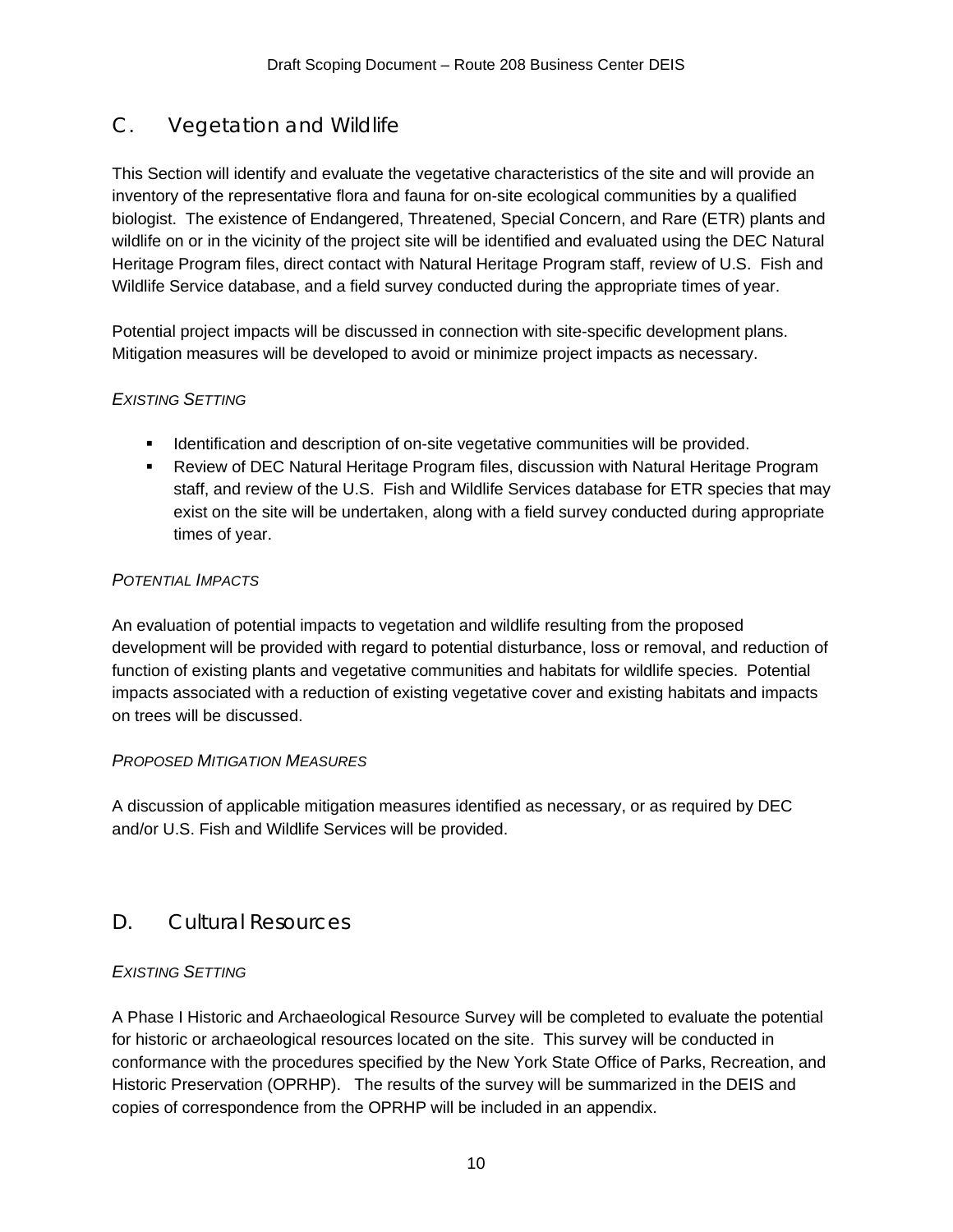#### *POTENTIAL IMPACTS*

An evaluation of potential impacts to historic and archaeological resources from the proposed development, if any, will be provided. If a presence of culturally sensitive areas or features on the site is identified in the Phase I Historic and Archaeological Resource Survey they will be identified and discussed.

#### *PROPOSED MITIGATION MEASURES*

A discussion of possible mitigation measures will be provided as necessary or as required by the OPRHP.

### E. Visual

This Section will provide a visual impact assessment through the use of narrative text, photographs, and landscape architectural drawings such as plans, sections, elevations, or other graphic representations of existing and proposed conditions. This Section will also describe the visual character of the neighborhood and the visual relationship between the project site and the surrounding area, particularly with respect to the adjacent Town of Monroe Park. The analysis will address existing site conditions that contribute to the visual quality of the site, its surrounding environment. The change and impact of the proposed project on the existing visual character of the area will be discussed in light of the site's proximity to the Park.

#### *EXISTING SETTING*

The areas from which the site will be visible will be defined. The analysis will use the methodology described in the DEC publication entitled *Assessing and Mitigating Visual Impacts* (see Program Policy DEP-00-2, July 31, 2000). Visual conditions are to include:

- A discussion of the elements that contribute to the visual character of the project site will be provided. Photographs of the site from at least four locations, as approved by the Village of Monroe Planning Board, will be provided.
- A description of the project's visibility from Town of Monroe Park.
- A description of the project's visibility from NYS Route 208 at the proposed project entrance.
- A description of the project's visibility from Gilbert Street at the proposed project entrance.
- A description of the project's visibility from the YMCA facility.

#### *POTENTIAL IMPACTS*

A description of the changes in visual character of the site and surrounding areas will be provided. This section will also discuss the impact on the view from the analysis points, the potential for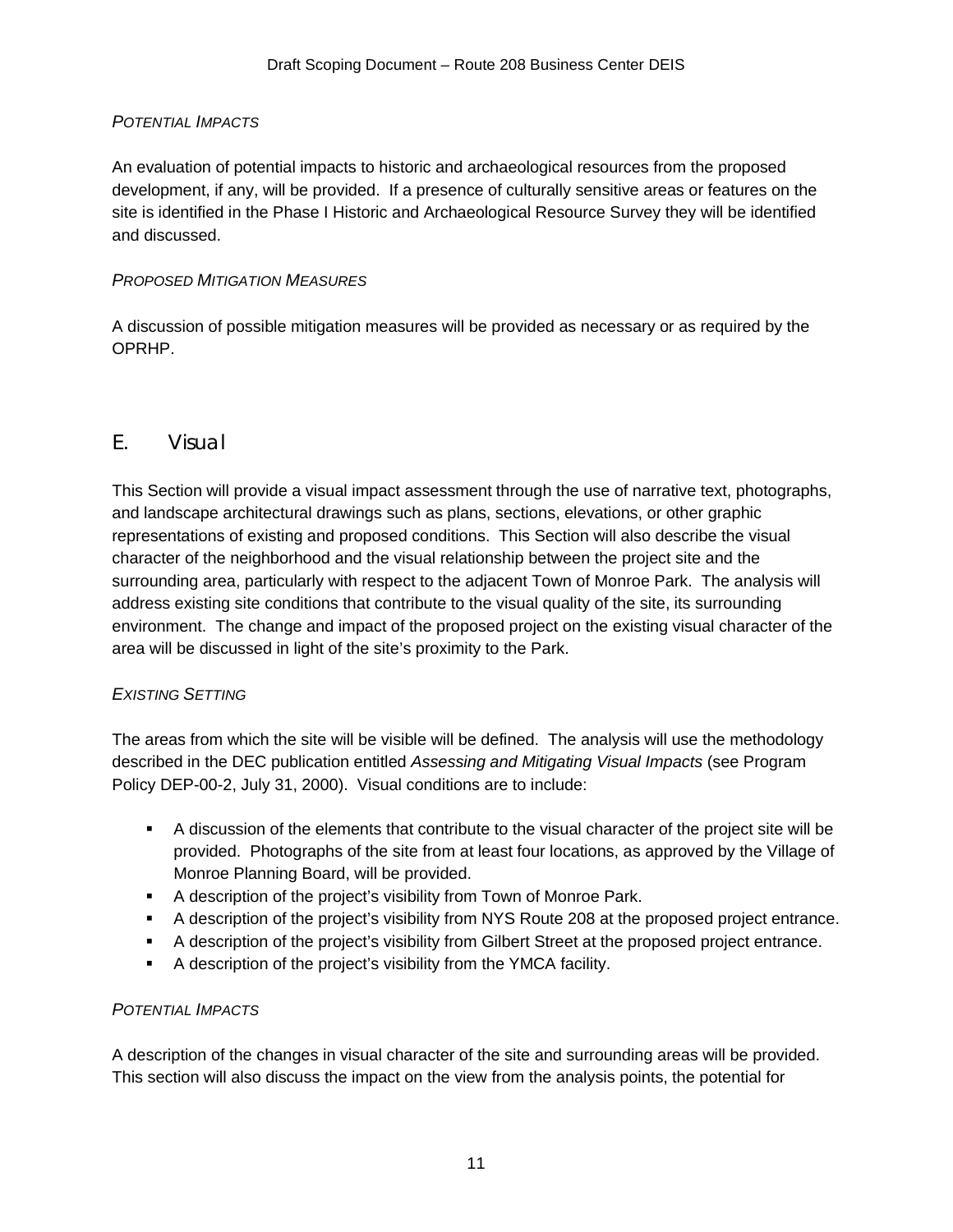impacts caused by site lighting, and the project's potential effects on the overall character of the surrounding area.

#### *PROPOSED MITIGATION MEASURES*

Proposed mitigation measures will be discussed as necessary or recommended based on the results of the visual impact analysis.

## F. Transportation

The project poses a potential significant impact on traffic in the vicinity of the project. In anticipation of this consultation with the New York State Department of Transportation and the Village of Monroe Traffic Consultant was untaken at a very early stage. Intersections to be studied were identified and a full Traffic Impact Study was prepared. Multiple revisions to the study have been undertaken in coordination with the NYS DOT and Village. This Section will include a summary of the traffic impact studies, proposals and recommendations completed to date.

#### *EXISTING SETTING*

 The Traffic Impact Analysis will provide a description of the existing roadway network and existing traffic patterns. Areas and intersections to be analyzed will be in consultation with the NYS DOT and the Village of Monroe Traffic Consultant.

#### *POTENTIAL IMPACTS*

A discussion will be provided of potential impacts identified in the TIS, including:

- Potential impacts to the road network.
- Access to and from the site onto NYS Route 208 and Gilbert Street.
- **Sight distances.**
- **Pedestrian circulation and bicycle movements.**
- Other area of potential impact per NYS DOT and Village of Monroe.

#### *PROPOSED MITIGATION MEASURES*

Applicable mitigation measures will be proposed, including those identified in the TIS. Discussions of access points relative to traffic safety, emergency access, construction vehicle access, and provisions for bicycle and pedestrian facilities within the project will be included. Any improvements proposed to Old Ridge Road and other roads affected by the additional traffic generation from the project will include an assessment and discussion of Context Sensitive Solutions (CSS) or Context Sensitive Design through guidance provided by the New York State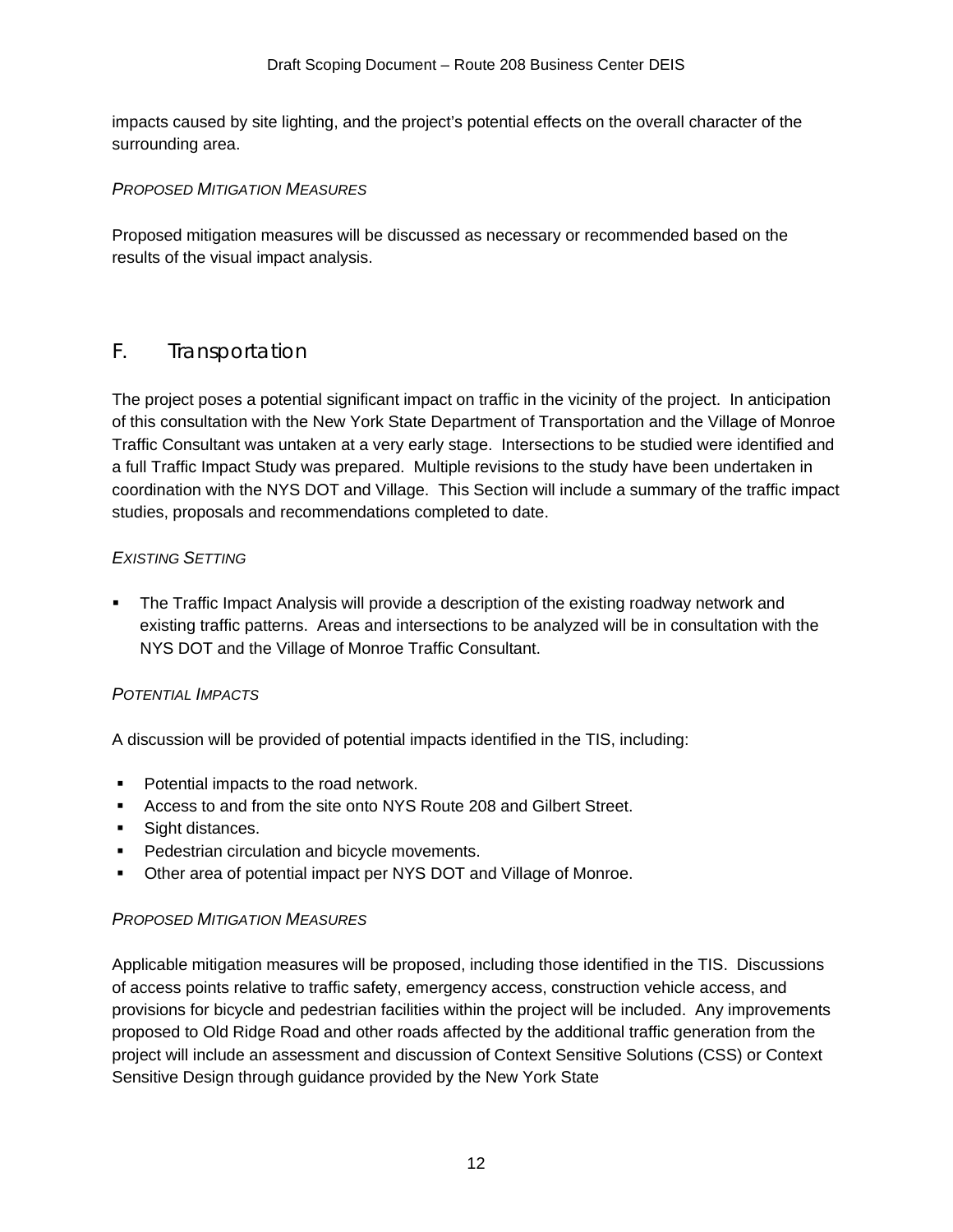# G. Land Use and Zoning

A discussion will be presented of the proposed project's compatibility with the existing land use and zoning on the site and in the surrounding area. Recommendations identified in the Village's Comprehensive Plan will be identified.

#### *EXISTING SETTING*

- Discussion of the existing land uses and zoning designations on-site and on adjacent properties and in the surrounding area (i.e. within ½ mile) including Orange and Rockland Lake and the Town of Monroe Park.
- Discussion of recommendations for the site and surrounding area from the Village's *Comprehensive Plan*. A brief summary of the goals and objectives found in the plan will be provided.

### *POTENTIAL IMPACTS*

#### Land Use

- A discussion of the proposed project's compatibility with surrounding land uses and the potential impacts on same.
- Potential impacts of the proposed project to the adjacent Town of Monroe Park will be discussed.

#### Zoning

The proposed project's compliance with the Zoning Law.

#### *PROPOSED MITIGATION MEASURES*

A discussion of any applicable and appropriate mitigation measures as relates to land use and Zoning will be provided.

## H. Utilities—Water

This section will evaluate potential impacts related to water consumption.

#### *EXISTING SETTING*

This section will analyze availability of existing municipal water service for the site. The location of existing infrastructure and capacity will be described.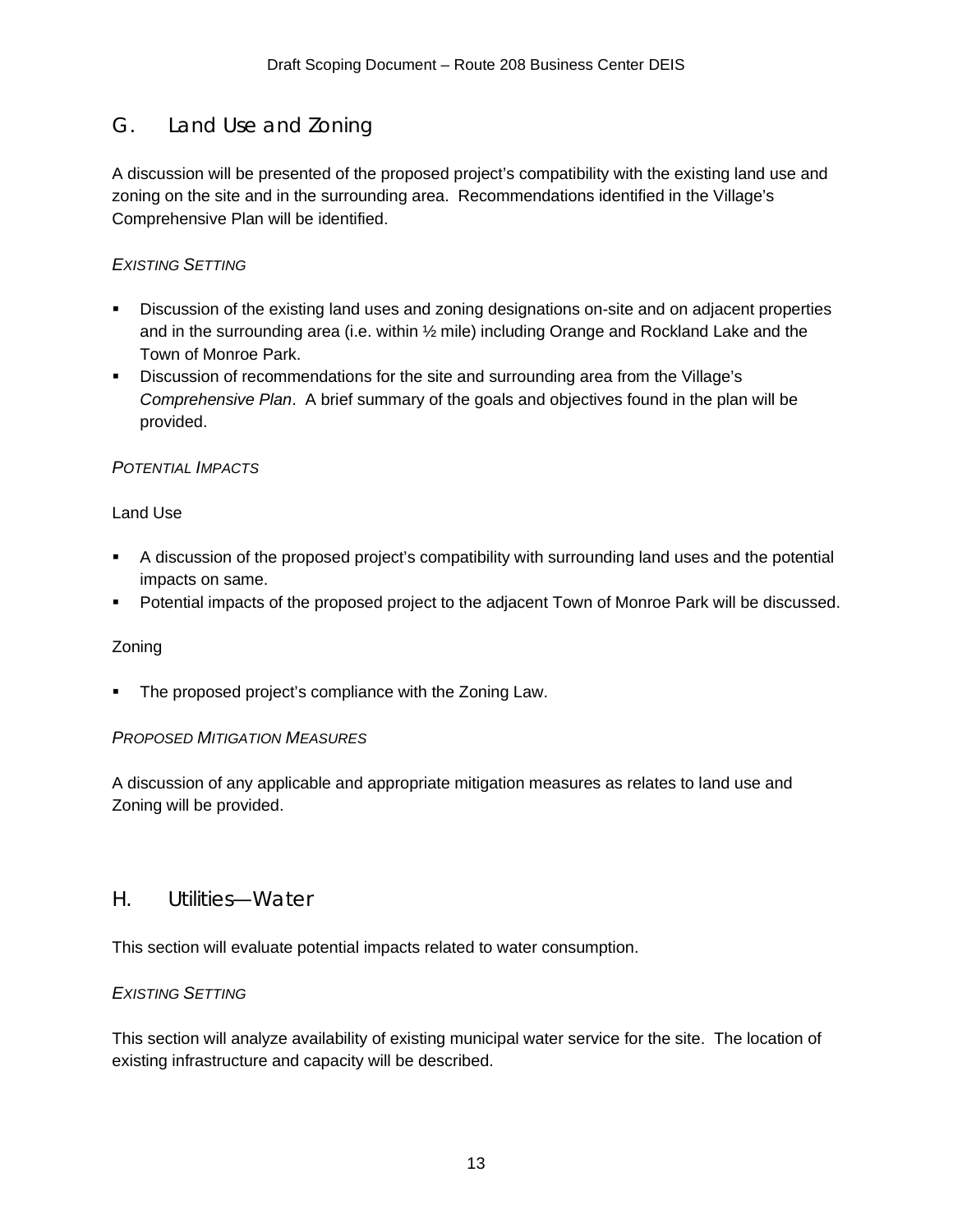#### *POTENTIAL IMPACTS*

This section will provide an evaluation of projected water use and the ability of the municipal water supply system to meet the estimated project-generated water demand. Provisions for fire suppression will also be discussed.

#### *PROPOSED MITIGATION MEASURES*

Applicable water supply mitigation measures will be identified and discussed including water conservation measures.

### I. Utilities—Wastewater

Potential impacts related to the generation and discharge of sanitary sewer will be addressed in this section.

#### *EXISTING SETTING*

- A discussion of the area's existing wastewater disposal processes will be provided.
- **Discuss treatment capacity at the Harriman Sewage Treatment Plant**

#### *POTENTIAL IMPACTS*

- **Estimates of wastewater generation will be provided.**
- **Discussion of connection location and receiving capacity of existing municipal sewer** system.

#### *PROPOSED MITIGATION MEASURES*

Applicable sanitary sewer mitigation measures will be identified and discussed if needed.

## SECTION 4: ADVERSE IMPACTS THAT CANNOT BE AVOIDED

This section will describe those impacts that cannot be avoided regardless of mitigation measures that are implemented.

## SECTION 5: ALTERNATIVES